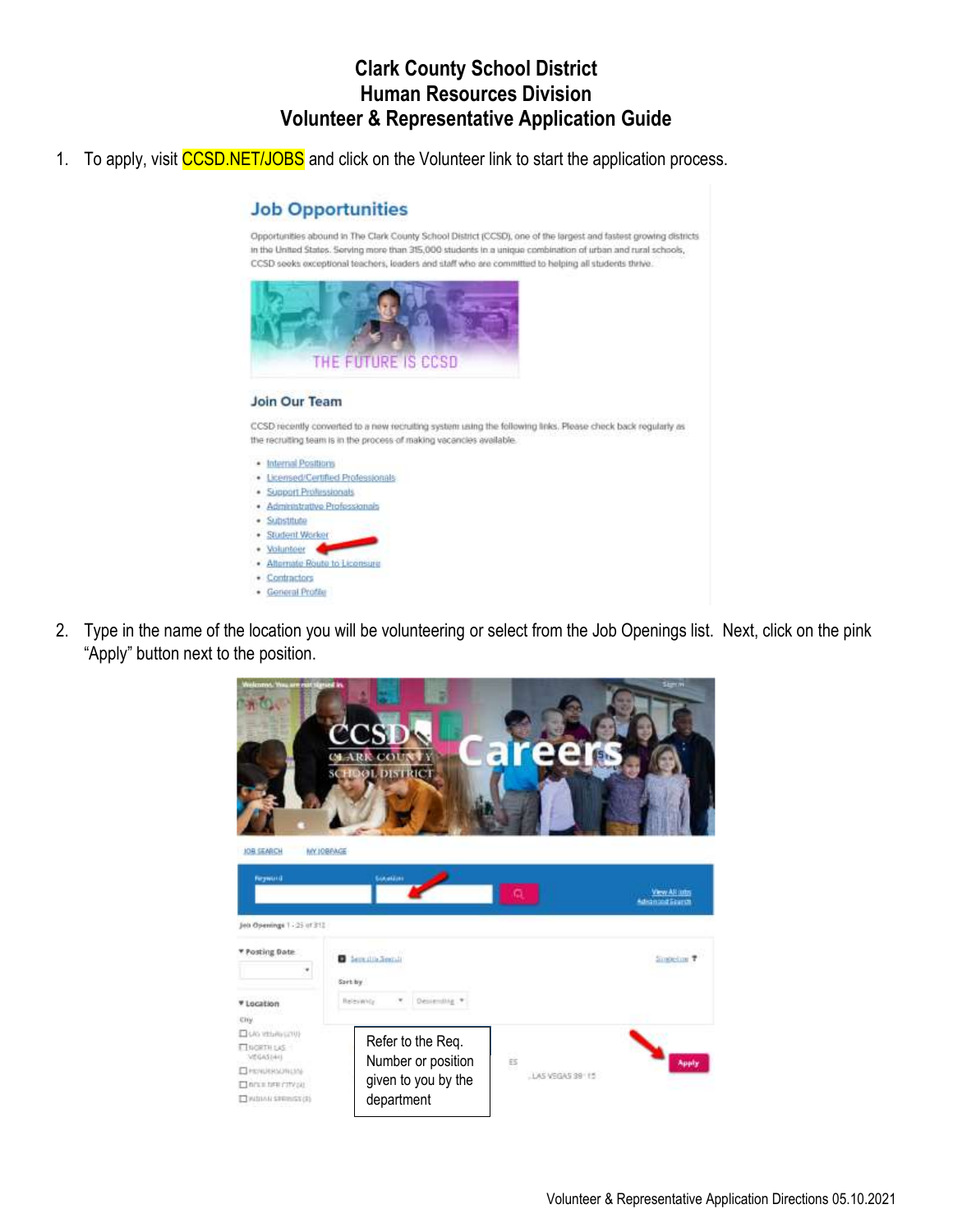## **Clark County School District Human Resources Division Volunteer & Representative Application Guide**

3. Read the Statement of Truth and select the option. If you decline, your process will stop. If you agree, you will advance to the next step of the application.

#### **Statement of Truth**



4. Click the gray "New User" button at the bottom of the screen if you do not have an account. If you have an account, follow the login instructions. Follow the "New User Registration" prompts.

| registered yet, click "New year" and follow the intervations to create an account.<br>2 Martin William School And William School And William School And William School | To econo your ecourt, please dentity yoursetty yoursing the information requested to the fields below, then click "Lagon". If you are not |
|------------------------------------------------------------------------------------------------------------------------------------------------------------------------|-------------------------------------------------------------------------------------------------------------------------------------------|
| Mendatory fields and marked with an asterial.                                                                                                                          |                                                                                                                                           |
| <b>Jap/ SLkma</b>                                                                                                                                                      |                                                                                                                                           |
|                                                                                                                                                                        | woo                                                                                                                                       |
| <b>Pattaont</b>                                                                                                                                                        |                                                                                                                                           |
| Tordat vaur aam neme?                                                                                                                                                  |                                                                                                                                           |
| former cour assuming?                                                                                                                                                  |                                                                                                                                           |

5. You will need to submit information for the following sections listed below. You can click on "Save as Draft" at any time and return to your application in the future.